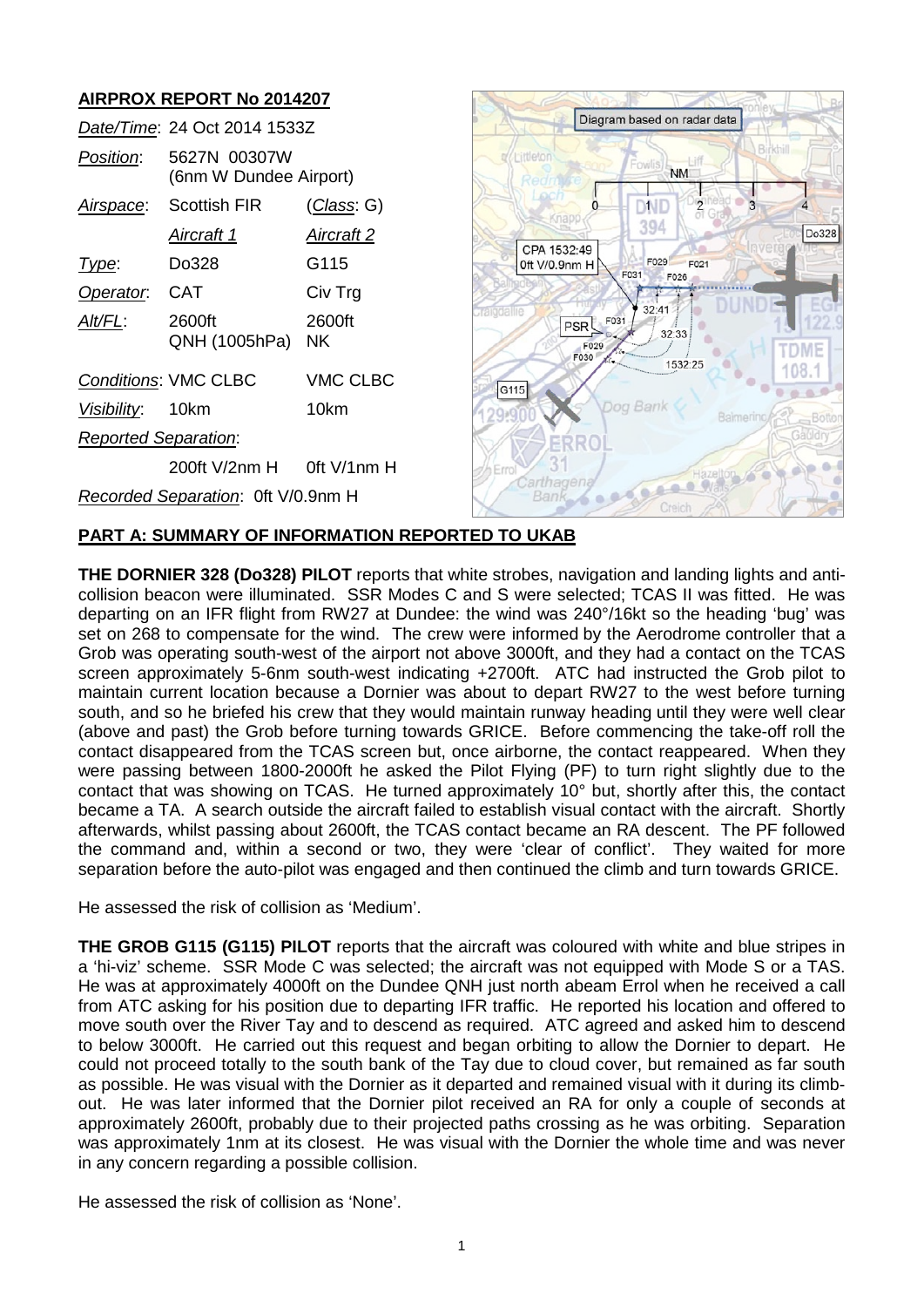**THE DUNDEE APPROACH/AERODROMECONTROLLER** reports that the Do328 departed RW27 at 1531 with a clearance to join Controlled Airspace (CAS) on track to GRICE (south-west of Dundee) climbing to FL150. At the time there was a G115 pilot operating on a Basic Service to the west/south-west, General Handling (GH). With the Do328 about to depart from Dundee's westerly runway on a Procedural Service, he obtained a position update from the G115 pilot as he believed the two aircraft to be a potential conflict. The G115 pilot reported that he was at 4000ft to the north of Errol. Traffic Information about the imminent Do328 departure was passed to the G115 pilot and he offered to transit south to avoid the departing traffic. He also requested an agreement from the G115 pilot that he would operate not above 3000ft and to report reaching that level. This was agreed by the pilot, and a level check at 3000ft was received from him before the Do328 departed. Traffic Information was passed to the crew of the Do328 about the G115 before departure, which was acknowledged by them. After the Do328 departed he obtained a level check from them and they reported passing FL35. Assuming that the agreement was being maintained with the G115 pilot, he instructed the Do328 crew to change frequency to Scottish Control 124.5MHz. He then de-restricted the G115 pilot by advising 'no height restriction'. The pilot reported climbing to the north passing 3500ft. At 1537 the Do328 pilot called on the frequency on 'box 2' to report that they had responded to a TCAS RA on departure from Dundee, and that they suspected it to have been against the GH traffic operating to the west. The Captain reported that he would file a report on the incident. No further details were given.

### **Factual Background**

The Dundee weather was:

METAR EGPN 241520Z 24018KT 9999 FEW025 SCT040 11/08 Q1005=

#### **Analysis and Investigation**

#### **CAA ATSI**

ATSI had access to reports from both pilots, the Dundee Tower/Approach controller, area radar recordings and transcription of the Dundee Tower/Approach frequency. Dundee were providing the service without the aid of surveillance equipment; screenshots produced in the report are provided using area radar recordings.

An Airprox was reported by the pilot of a Do328 after a TCAS RA was received against a G115 in Class G airspace shortly after departure from RW27 at Dundee Airport. The Do328 was operating IFR on a flight from Dundee in receipt of a Procedural Service from Dundee Tower/Approach combined on frequency 122.9MHz. The G115 was operating VFR on a local flight from Dundee and was in receipt of a Basic Service from Dundee Tower/Approach combined on frequency 122.9MHz. The G115 pilot had previously departed Dundee and reported at Errol (approximately 7nm west-south-west of Dundee) when a Basic Service was agreed.

As the Do328 pilot was taxiing out for departure the Dundee controller asked the G115 pilot to report his position and level. The pilot replied that he was just abeam Errol at 4000ft. The Dundee controller informed the G115 pilot that the Do328 was about to depart to the south-west and would be climbing to FL150. The G115 pilot replied that he would move to the south bank of the River Tay and the controller requested that the G115 pilot remain not above 3000ft which he acknowledged.

At 1528:50 the Do328 pilot was instructed to line up RW27 and report ready for departure. The G115 pilot reported at 3000ft.

At 1530:27 the Do328 pilot reported ready for departure and the Dundee controller passed Traffic Information on the G115 operating not above 3000ft to the south-west VFR. At 1530:38 the Do328 pilot was cleared for take-off.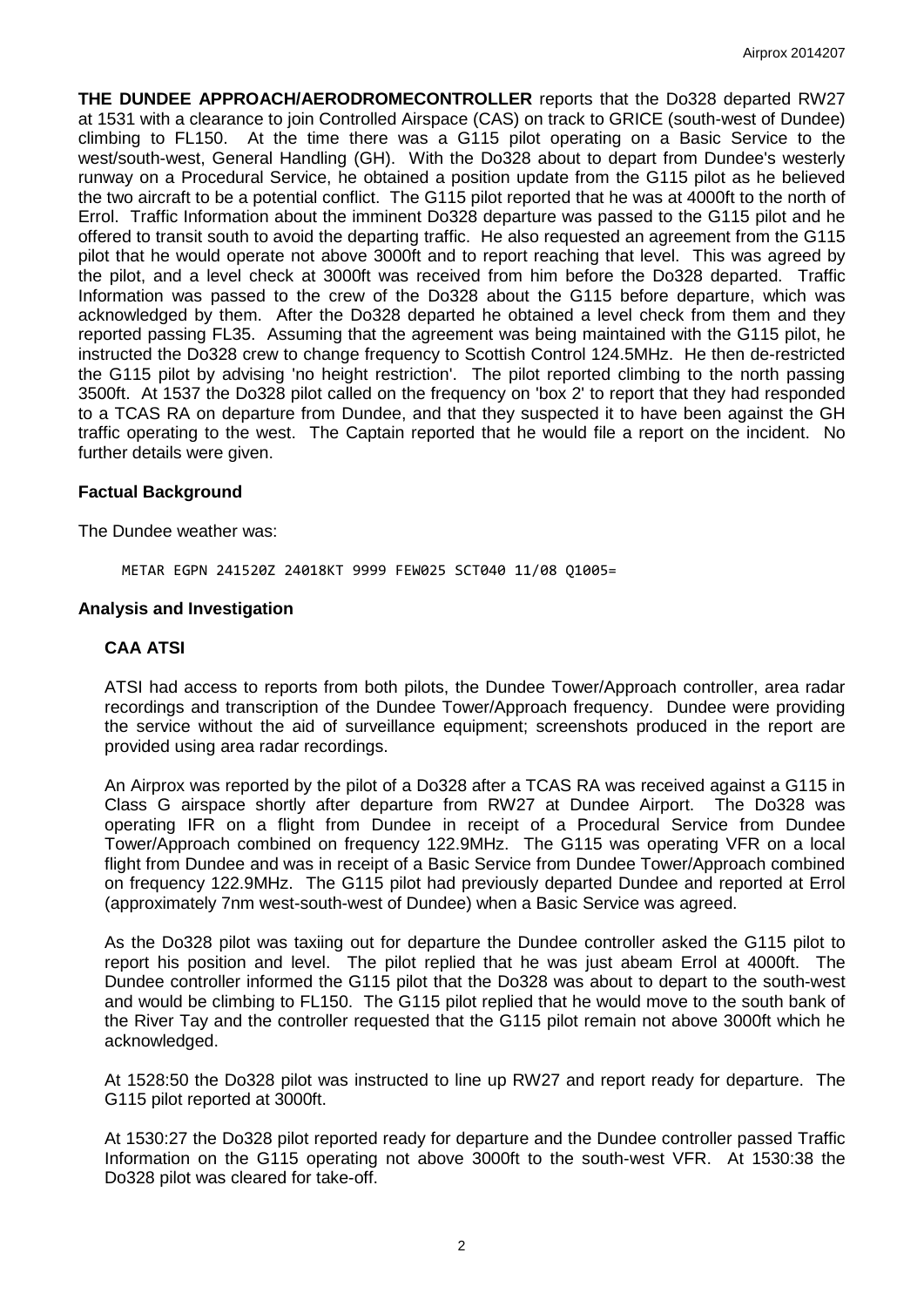As the Do328 became visible on the radar recordings the G115 was 2.1nm south-west of the Do328, tracking north-east (Figure 1).



Figure 1.

According to the written report from the pilot of the Do328, they turned right 10° after passing 1800-2000ft due to the TCAS contact and shortly afterwards the contact became a TA. The crew did not manage to establish visual contact with the G115 and, passing around 2600ft, the TA became and RA and they were instructed to descend before becoming 'clear of conflict' within a second or two. Figure 2 showed the Do328 with a slight right turn off the centreline and a positive rate of climb. On the next update of the radar the rate of climb of the Do328 had dropped substantially so it is likely that the TCAS RA was received around the time of Figure 2.



Figure 2.

CPA occurred at the next update of the radar when the two aircraft were at the same level, 0.9nm apart (Figure 3). The Do328 pilot was transferred to Scottish Control but later called the Dundee controller on box 2 to advise that he had received a TCAS RA on climb-out.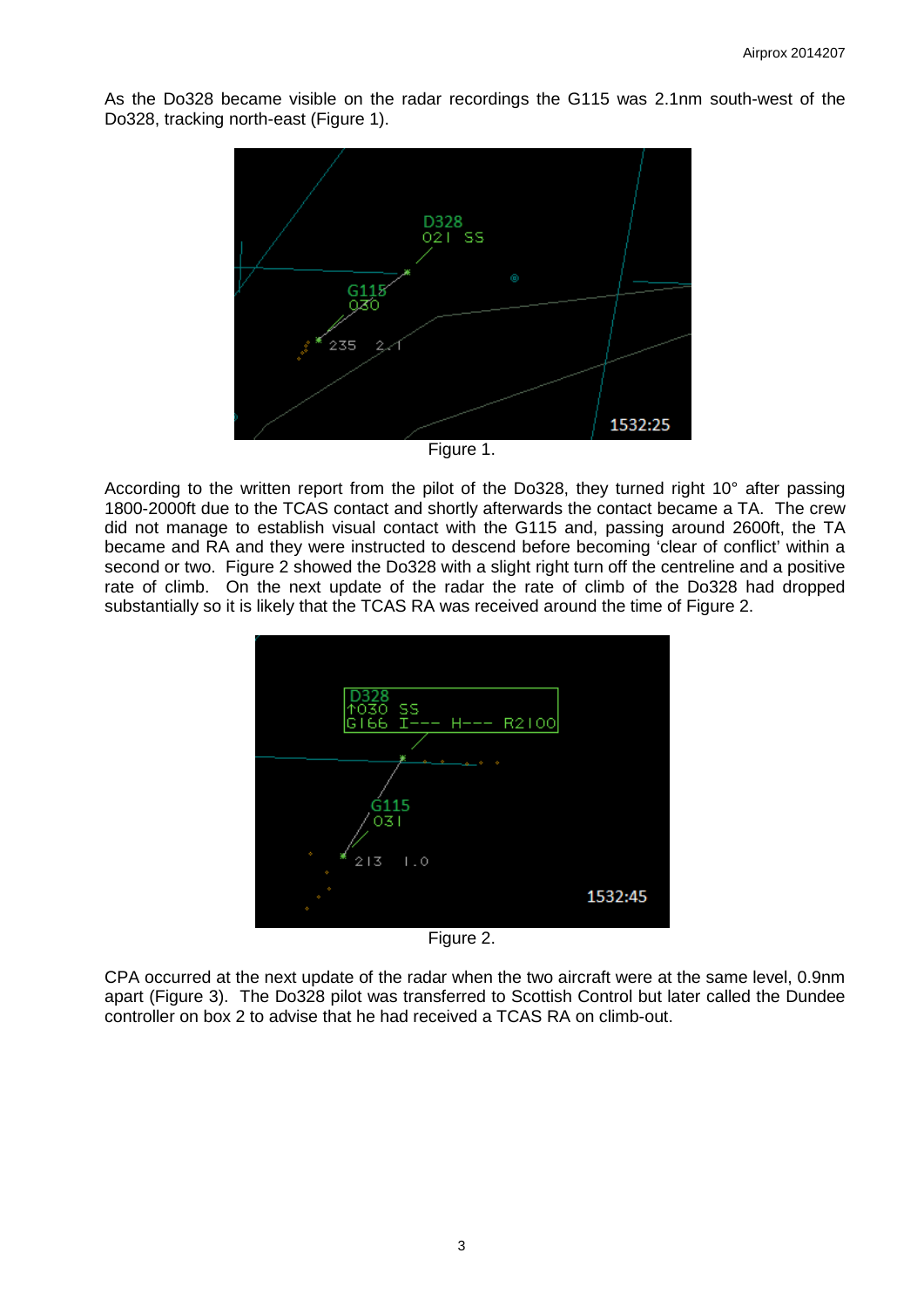

Figure 3.

The Dundee controller believed that there was a potential conflict between the two aircraft prior to the Do328 departing. Traffic Information was passed on the Do328 to the G115 pilot who was in receipt of a Basic Service and agreement was reached for the G115 pilot to remain south and operate at 3000ft or below. Traffic Information was then passed to the Do328 pilot (who was anticipating a Procedural Service) prior to departure on the G115 which was acknowledged by the crew and briefed for prior to departure.

The pilot of the G115 reported that he would hold over the south bank of the River Tay but was unable to do so due to cloud and was therefore further north than the Dundee controller expected. There was no requirement for the G115 pilot to remain over the south bank of the River Tay; however, having stated that he would, it would be expected for him to advise the controller if it was no longer achievable. It is possible that if the G115 had been over the south bank it may not have triggered a TCAS RA for the Do328. The Dundee controller was only required to pass Traffic Information on the G115 to the Do328 pilot; however, the Traffic Information passed only stated that the G115 was operating to the south-west, and did not specify the south bank of the River Tay. Notwithstanding, given that the Do328 pilot was aware of the G115 prior to departure, and could see the traffic on TCAS, this is unlikely to have affected his situational awareness.

# **UKAB Secretariat**

CAP 774 (UK Flight Information Services)<sup>[1](#page-3-0)</sup> states that under a Procedural Service:

'The controller shall provide traffic information, if it is considered that a confliction may exist, on aircraft being provided with a Basic Service and those where traffic information has been passed by another ATS unit; however, there is no requirement for deconfliction advice to be passed, and the pilot is wholly responsible for collision avoidance'.

And that under a Basic Service:

'Pilots should not expect any form of traffic information from a controller/FISO, as there is no such obligation placed on the controller/FISO under a *Basic Service, and* the pilot remains responsible for collision avoidance at all times.'

Both pilots shared an equal responsibility to avoid a collision and for not flying into such proximity as to create a danger of collision<sup>[2](#page-3-1)</sup>. The G115 pilot was required to give way to traffic on his right<sup>[3](#page-3-2)</sup>

<span id="page-3-1"></span><span id="page-3-0"></span><sup>&</sup>lt;sup>1</sup> Chapter 5.<br><sup>2</sup> Rules of the Air 2007 (as amended), Rule 8 (Avoiding aerial collisions).  $\frac{3}{3}$  ibid., Rule 9 (Converging).

<span id="page-3-2"></span>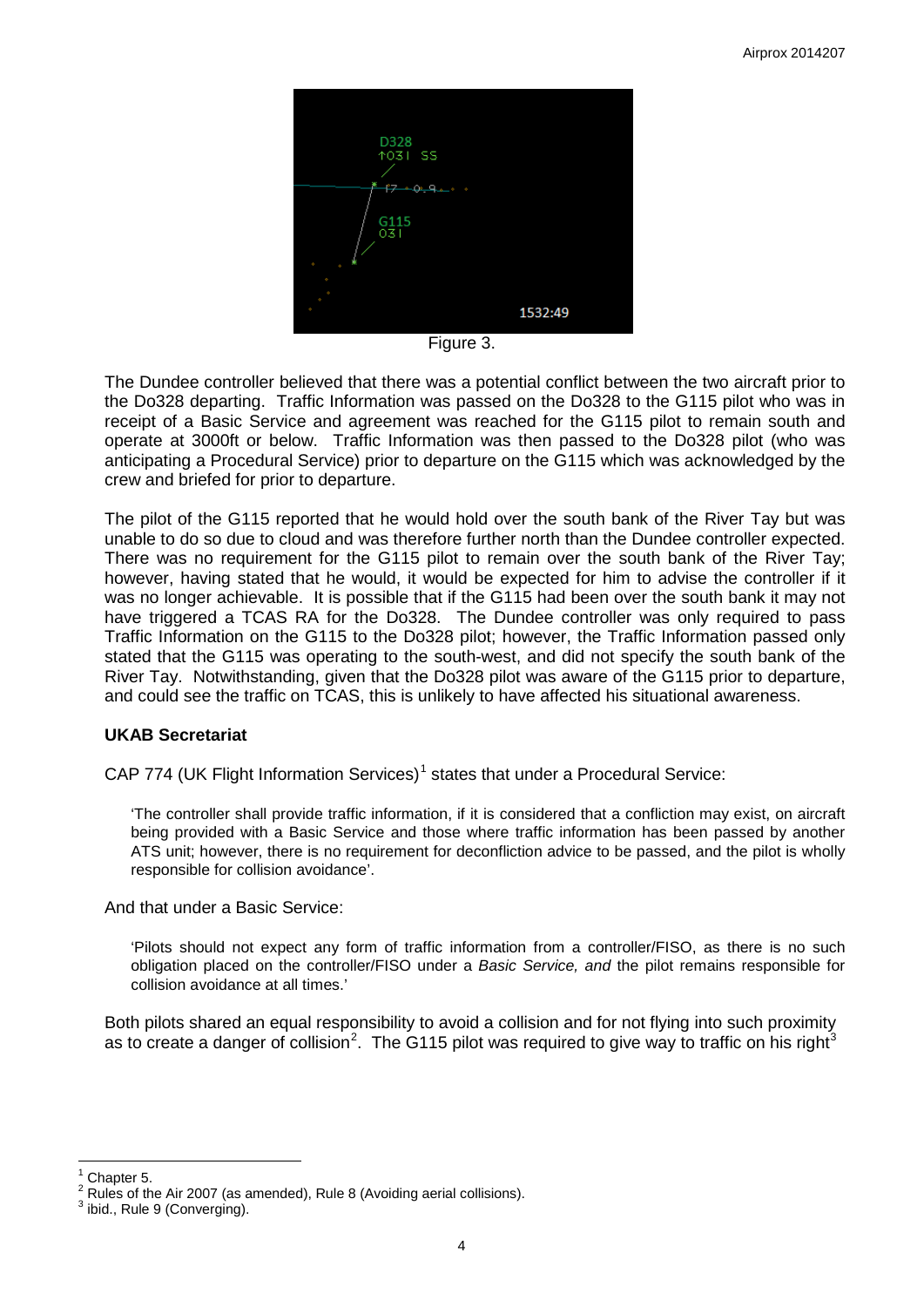## **Summary**

The Airprox occurred within Class G airspace of the Scottish FIR between a Do328 operating on an IFR flight from Dundee and a G115 operating VFR on a local flight south-west of Dundee. Both pilots were issued with Traffic Information about the other flight prior to the departure of the Do328; however, due to weather conditions the G115 pilot was operating further north than notified to ATC. The Do328 pilot subsequently received a TCAS RA against the G115. The G115 pilot had visual contact with the Do328 throughout the incident. Both pilots were responsible for collision avoidance. The minimum separation was recorded as 0ft vertically and 0.9nm horizontally.

### **PART B: SUMMARY OF THE BOARD'S DISCUSSIONS**

Information available included reports from both pilots, the controller concerned, area radar and RTF recordings and reports from the appropriate ATC and operating authorities.

The Board noted that the Do328 pilot had received Traffic Information about the G115 before departure, and that this had allowed him to discuss with the crew what action that would be taken to avoid it after getting airborne. The Board noted that the G115 pilot had also been issued with Traffic Information about the Do328 prior to its take off, and had been able to monitor visually the Do328's progress continuously after it had departed.

The Board observed that, after departure, the Do328 pilot had initially received a TCAS TA which had soon changed to an RA descent and then a few seconds later the pilot had received a 'clear of conflict' message. Given the brevity of the RA, the Board considered that, had the G115 pilot had been holding over the south bank as he had agreed, the aircraft would have been further apart and the TCAS alert would probably not have been activated. The Board were concerned that the G115 pilot had not informed ATC that it had not been possible for him to route to the south bank of the River Tay as previously agreed because this was a fundamental part of the controller's deconfliction plan. They also opined that the G115 pilot had not realised that his positioning relative to the Do328 would cause its pilot to receive a TCAS RA, or that by not complying with his previously stated intentions he was compromising the controller's plan. Notwithstanding, it was noted that the G115 pilot had been in a position to take avoiding action at all times if it had been necessary, and the Board believed that the Airprox may have been filed by the Do328 pilot because he had received a TCAS RA, even if it had only been for a few seconds. Consequently, the Board agreed that the cause of the incident was a TCAS sighting, and that normal safety standards had pertained so the Airprox should be categorised as Risk E.

The Board noted that there have been a number of Airprox where pilots had manoeuvred sufficiently close to other TCAS-equipped aircraft to generate TCAS RAs. It was therefore thought likely that there were a considerable number of GA pilots who might not be fully aware of TCAS envelopes and how their own flight vectors might generate TCAS alerts in the other aircraft which carried a mandatory requirement for CAT pilots to respond. Consequently the Board resolved to recommend that: 'The General Aviation Safety Council (GASCo) educate GA pilots on TCAS envelopes and the implication of flight vectors'.